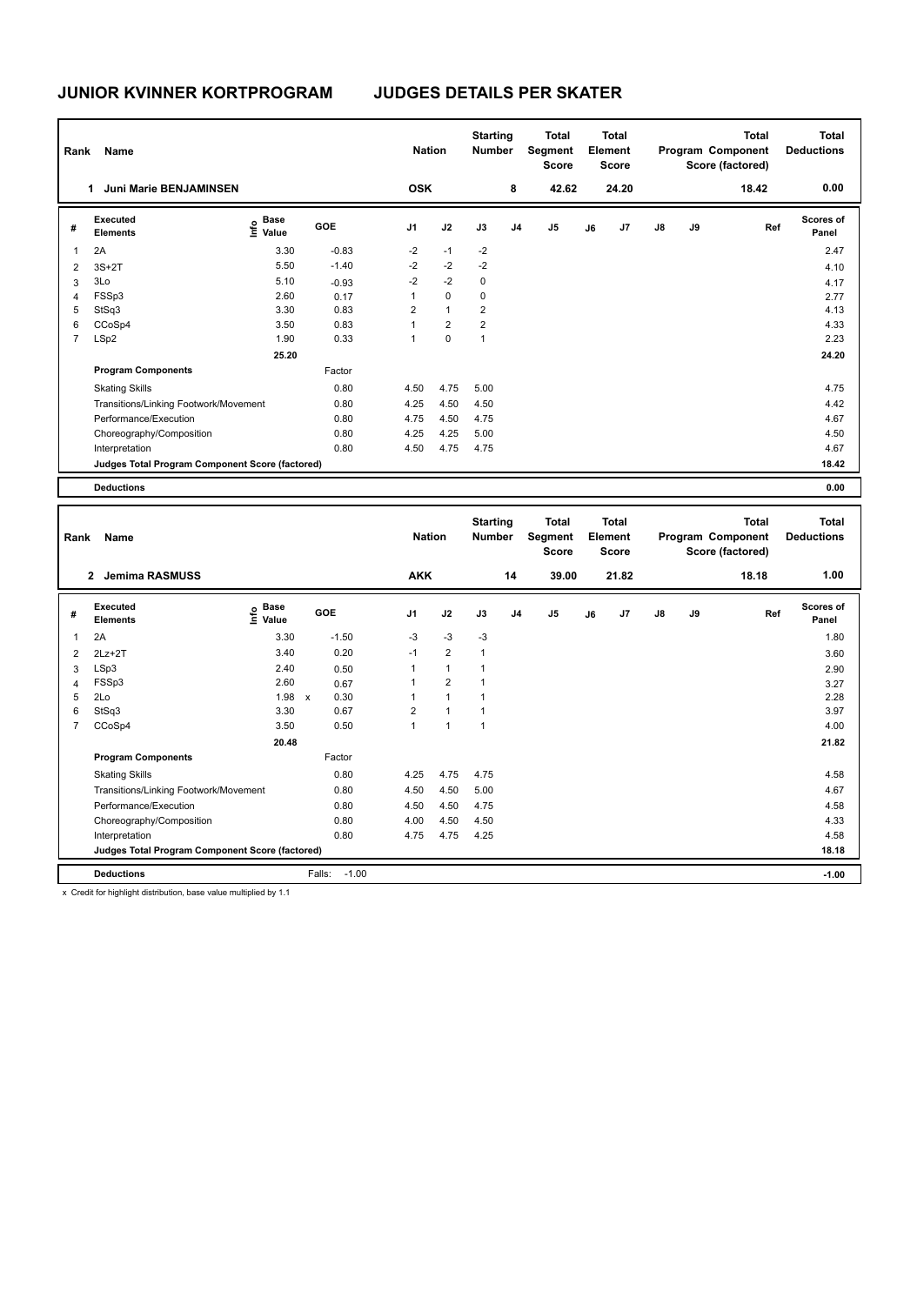| Rank | Name                                            |                        |       |                           |         |                | <b>Nation</b>  | <b>Starting</b><br><b>Number</b> |                | <b>Total</b><br>Segment<br><b>Score</b> |    | <b>Total</b><br>Element<br><b>Score</b> |               |    | <b>Total</b><br>Program Component<br>Score (factored) | <b>Total</b><br><b>Deductions</b> |
|------|-------------------------------------------------|------------------------|-------|---------------------------|---------|----------------|----------------|----------------------------------|----------------|-----------------------------------------|----|-----------------------------------------|---------------|----|-------------------------------------------------------|-----------------------------------|
|      | Thea RABE<br>3                                  |                        |       |                           |         | <b>TSK</b>     |                |                                  | 16             | 36.67                                   |    | 18.21                                   |               |    | 18.46                                                 | 0.00                              |
| #    | <b>Executed</b><br><b>Elements</b>              | $\sum_{i=1}^{n}$ Value | Value | <b>GOE</b>                |         | J <sub>1</sub> | J2             | J3                               | J <sub>4</sub> | J <sub>5</sub>                          | J6 | J <sub>7</sub>                          | $\mathsf{J}8$ | J9 | Ref                                                   | Scores of<br>Panel                |
| 1    | 2A<<                                            | <<                     | 1.10  |                           | $-0.60$ | $-3$           | $-3$           | $-3$                             |                |                                         |    |                                         |               |    |                                                       | 0.50                              |
| 2    | $1Lz+1T$                                        |                        | 1.00  |                           | $-0.30$ | $-3$           | $-3$           | $-3$                             |                |                                         |    |                                         |               |    |                                                       | 0.70                              |
| 3    | FSSp3                                           |                        | 2.60  |                           | 0.50    | 1              | $\mathbf{1}$   | $\mathbf{1}$                     |                |                                         |    |                                         |               |    |                                                       | 3.10                              |
| 4    | LSp3                                            |                        | 2.40  |                           | 1.00    | $\overline{2}$ | $\overline{2}$ | $\overline{2}$                   |                |                                         |    |                                         |               |    |                                                       | 3.40                              |
| 5    | StSq3                                           |                        | 3.30  |                           | 1.00    | $\overline{2}$ | $\overline{2}$ | 2                                |                |                                         |    |                                         |               |    |                                                       | 4.30                              |
| 6    | 2Lo                                             |                        | 1.98  | $\boldsymbol{\mathsf{x}}$ | 0.40    |                | $\mathbf{1}$   | $\overline{2}$                   |                |                                         |    |                                         |               |    |                                                       | 2.38                              |
| 7    | CCoSp4                                          |                        | 3.50  |                           | 0.33    | 0              | 1              |                                  |                |                                         |    |                                         |               |    |                                                       | 3.83                              |
|      |                                                 |                        | 15.88 |                           |         |                |                |                                  |                |                                         |    |                                         |               |    |                                                       | 18.21                             |
|      | <b>Program Components</b>                       |                        |       |                           | Factor  |                |                |                                  |                |                                         |    |                                         |               |    |                                                       |                                   |
|      | <b>Skating Skills</b>                           |                        |       |                           | 0.80    | 4.50           | 4.50           | 4.50                             |                |                                         |    |                                         |               |    |                                                       | 4.50                              |
|      | Transitions/Linking Footwork/Movement           |                        |       |                           | 0.80    | 4.00           | 4.25           | 4.00                             |                |                                         |    |                                         |               |    |                                                       | 4.08                              |
|      | Performance/Execution                           |                        |       |                           | 0.80    | 4.50           | 4.75           | 5.00                             |                |                                         |    |                                         |               |    |                                                       | 4.75                              |
|      | Choreography/Composition                        |                        |       |                           | 0.80    | 4.50           | 4.75           | 5.25                             |                |                                         |    |                                         |               |    |                                                       | 4.83                              |
|      | Interpretation                                  |                        |       |                           | 0.80    | 4.75           | 5.00           | 5.00                             |                |                                         |    |                                         |               |    |                                                       | 4.92                              |
|      | Judges Total Program Component Score (factored) |                        |       |                           |         |                |                |                                  |                |                                         |    |                                         |               |    |                                                       | 18.46                             |
|      | <b>Deductions</b>                               |                        |       |                           |         |                |                |                                  |                |                                         |    |                                         |               |    |                                                       | 0.00                              |

<< Downgraded jump x Credit for highlight distribution, base value multiplied by 1.1

| Rank           | Name                                            |                                  |              |         | <b>Nation</b>  |                | <b>Starting</b><br><b>Number</b> |                | <b>Total</b><br>Segment<br><b>Score</b> |    | <b>Total</b><br>Element<br><b>Score</b> |               |    | <b>Total</b><br>Program Component<br>Score (factored) | <b>Total</b><br><b>Deductions</b> |
|----------------|-------------------------------------------------|----------------------------------|--------------|---------|----------------|----------------|----------------------------------|----------------|-----------------------------------------|----|-----------------------------------------|---------------|----|-------------------------------------------------------|-----------------------------------|
|                | 4 Karoline RÅNES                                |                                  |              |         | <b>TSK</b>     |                |                                  | 11             | 36.32                                   |    | 19.84                                   |               |    | 16.48                                                 | 0.00                              |
| #              | Executed<br><b>Elements</b>                     | <b>Base</b><br>e Base<br>⊆ Value | GOE          |         | J <sub>1</sub> | J2             | J3                               | J <sub>4</sub> | J <sub>5</sub>                          | J6 | J7                                      | $\mathsf{J}8$ | J9 | Ref                                                   | <b>Scores of</b><br>Panel         |
| $\mathbf{1}$   | 2Lo                                             | 1.80                             |              | 0.60    | $\overline{2}$ | $\overline{2}$ | $\overline{2}$                   |                |                                         |    |                                         |               |    |                                                       | 2.40                              |
| 2              | 2A                                              | 3.30                             |              | $-0.50$ | $-1$           | $-1$           | $-1$                             |                |                                         |    |                                         |               |    |                                                       | 2.80                              |
| 3              | StSq3                                           | 3.30                             |              | 0.50    | 1              | $\overline{1}$ | $\overline{1}$                   |                |                                         |    |                                         |               |    |                                                       | 3.80                              |
| 4              | LSp1                                            | 1.50                             |              | $-0.40$ | $-1$           | $-2$           | $-1$                             |                |                                         |    |                                         |               |    |                                                       | 1.10                              |
| 5              | FSSp3                                           | 2.60                             |              | 0.03    | $-1$           | $\overline{2}$ | $-2$                             |                |                                         |    |                                         |               |    |                                                       | 2.63                              |
| 6              | $2F+2T$                                         | 3.41                             | $\mathsf{x}$ | 0.20    |                | $\overline{1}$ | 0                                |                |                                         |    |                                         |               |    |                                                       | 3.61                              |
| $\overline{7}$ | CCoSp4                                          | 3.50                             |              | 0.00    | $\Omega$       | $\Omega$       | $\mathbf 0$                      |                |                                         |    |                                         |               |    |                                                       | 3.50                              |
|                |                                                 | 19.41                            |              |         |                |                |                                  |                |                                         |    |                                         |               |    |                                                       | 19.84                             |
|                | <b>Program Components</b>                       |                                  |              | Factor  |                |                |                                  |                |                                         |    |                                         |               |    |                                                       |                                   |
|                | <b>Skating Skills</b>                           |                                  |              | 0.80    | 4.00           | 4.25           | 4.25                             |                |                                         |    |                                         |               |    |                                                       | 4.17                              |
|                | Transitions/Linking Footwork/Movement           |                                  |              | 0.80    | 3.75           | 4.00           | 4.00                             |                |                                         |    |                                         |               |    |                                                       | 3.92                              |
|                | Performance/Execution                           |                                  |              | 0.80    | 4.25           | 4.00           | 4.50                             |                |                                         |    |                                         |               |    |                                                       | 4.25                              |
|                | Choreography/Composition                        |                                  |              | 0.80    | 4.00           | 3.75           | 4.50                             |                |                                         |    |                                         |               |    |                                                       | 4.08                              |
|                | Interpretation                                  |                                  |              | 0.80    | 4.00           | 4.25           | 4.25                             |                |                                         |    |                                         |               |    |                                                       | 4.17                              |
|                | Judges Total Program Component Score (factored) |                                  |              |         |                |                |                                  |                |                                         |    |                                         |               |    |                                                       | 16.48                             |
|                | <b>Deductions</b>                               |                                  |              |         |                |                |                                  |                |                                         |    |                                         |               |    |                                                       | 0.00                              |

x Credit for highlight distribution, base value multiplied by 1.1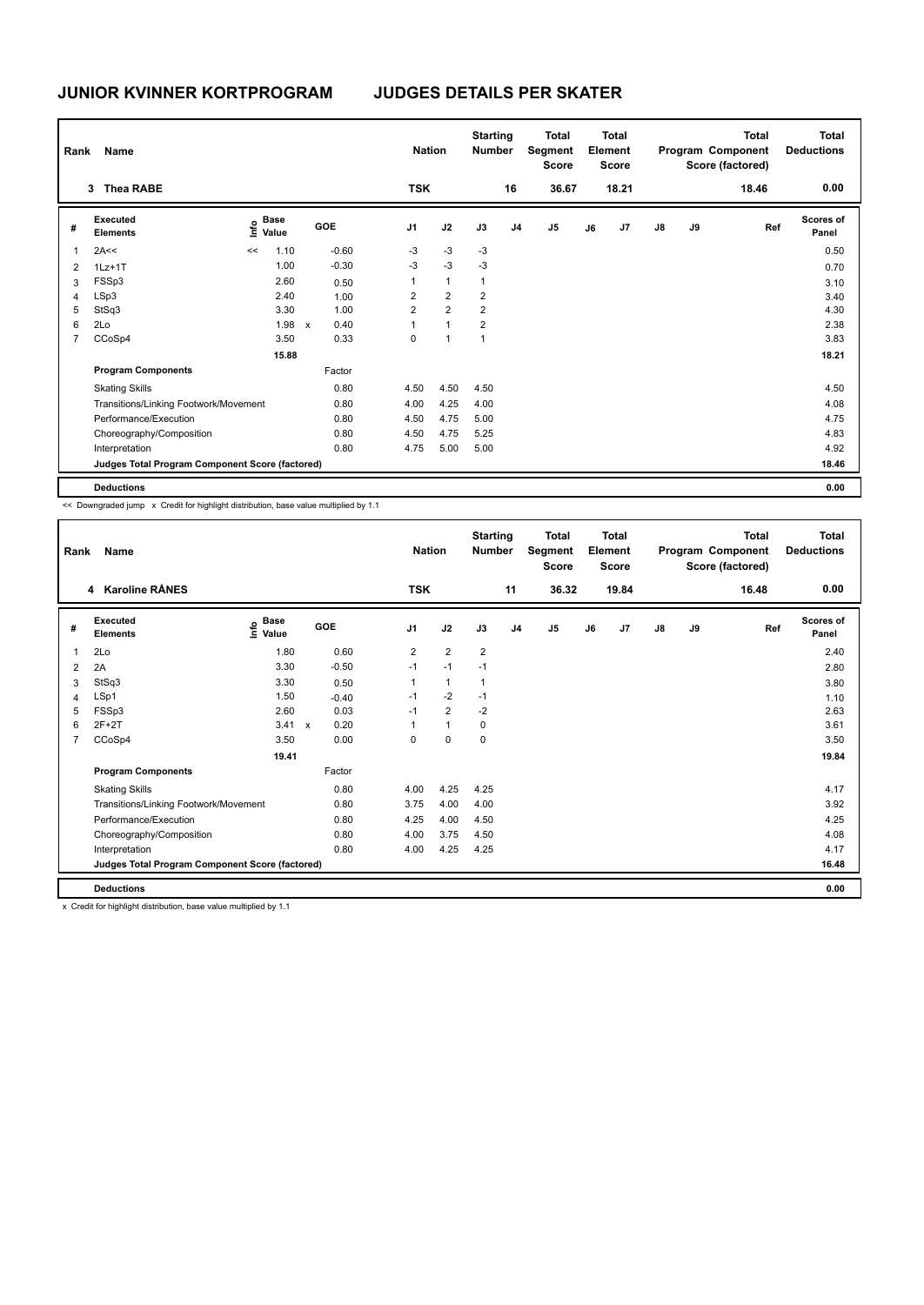| Rank | Name                                            |                                           |       |                      |                         | <b>Nation</b>  | <b>Starting</b><br><b>Number</b> |                | Total<br>Segment<br><b>Score</b> |    | <b>Total</b><br>Element<br><b>Score</b> |               |    | <b>Total</b><br>Program Component<br>Score (factored) | <b>Total</b><br><b>Deductions</b> |
|------|-------------------------------------------------|-------------------------------------------|-------|----------------------|-------------------------|----------------|----------------------------------|----------------|----------------------------------|----|-----------------------------------------|---------------|----|-------------------------------------------------------|-----------------------------------|
|      | Petronelle Josefine GRØTVEDT<br>5               |                                           |       |                      | <b>SSK</b>              |                |                                  | 13             | 30.62                            |    | 15.22                                   |               |    | 15.40                                                 | 0.00                              |
| #    | Executed<br><b>Elements</b>                     | $\frac{e}{E}$ Base<br>$\frac{e}{E}$ Value |       | <b>GOE</b>           | J <sub>1</sub>          | J2             | J3                               | J <sub>4</sub> | J5                               | J6 | J7                                      | $\mathsf{J}8$ | J9 | Ref                                                   | Scores of<br>Panel                |
| 1    | 2Lz+COMBO                                       |                                           | 2.10  | $-0.90$              | -3                      | $-3$           | $-3$                             |                |                                  |    |                                         |               |    |                                                       | 1.20                              |
| 2    | 2A<<                                            | <<                                        | 1.10  | $-0.60$              | $-3$                    | $-3$           | $-3$                             |                |                                  |    |                                         |               |    |                                                       | 0.50                              |
| 3    | FSSp2                                           |                                           | 2.30  | $-0.30$              | $-1$                    | $\mathbf 0$    | $-2$                             |                |                                  |    |                                         |               |    |                                                       | 2.00                              |
| 4    | CCoSp4                                          |                                           | 3.50  | 0.17                 | 0                       | $\mathbf{1}$   | 0                                |                |                                  |    |                                         |               |    |                                                       | 3.67                              |
| 5    | 2Lo                                             |                                           | 1.98  | 0.20<br>$\mathsf{x}$ | 0                       | 1              | $\overline{1}$                   |                |                                  |    |                                         |               |    |                                                       | 2.18                              |
| 6    | StSq2                                           |                                           | 2.60  | 0.50                 |                         | 1              |                                  |                |                                  |    |                                         |               |    |                                                       | 3.10                              |
| 7    | LSp2                                            |                                           | 1.90  | 0.67                 | $\overline{\mathbf{c}}$ | $\overline{1}$ | 1                                |                |                                  |    |                                         |               |    |                                                       | 2.57                              |
|      |                                                 |                                           | 15.48 |                      |                         |                |                                  |                |                                  |    |                                         |               |    |                                                       | 15.22                             |
|      | <b>Program Components</b>                       |                                           |       | Factor               |                         |                |                                  |                |                                  |    |                                         |               |    |                                                       |                                   |
|      | <b>Skating Skills</b>                           |                                           |       | 0.80                 | 3.75                    | 4.00           | 4.00                             |                |                                  |    |                                         |               |    |                                                       | 3.92                              |
|      | Transitions/Linking Footwork/Movement           |                                           |       | 0.80                 | 3.25                    | 3.75           | 3.75                             |                |                                  |    |                                         |               |    |                                                       | 3.58                              |
|      | Performance/Execution                           |                                           |       | 0.80                 | 3.75                    | 4.25           | 4.00                             |                |                                  |    |                                         |               |    |                                                       | 4.00                              |
|      | Choreography/Composition                        |                                           |       | 0.80                 | 3.25                    | 4.00           | 4.25                             |                |                                  |    |                                         |               |    |                                                       | 3.83                              |
|      | Interpretation                                  |                                           |       | 0.80                 | 3.50                    | 4.25           | 4.00                             |                |                                  |    |                                         |               |    |                                                       | 3.92                              |
|      | Judges Total Program Component Score (factored) |                                           |       |                      |                         |                |                                  |                |                                  |    |                                         |               |    |                                                       | 15.40                             |
|      | <b>Deductions</b>                               |                                           |       |                      |                         |                |                                  |                |                                  |    |                                         |               |    |                                                       | 0.00                              |

<< Downgraded jump x Credit for highlight distribution, base value multiplied by 1.1

| Rank           | Name                        |                                                 |                                   |                      | <b>Nation</b>  |                | <b>Starting</b><br><b>Number</b> |                | <b>Total</b><br>Segment<br><b>Score</b> |    | <b>Total</b><br>Element<br>Score |               |    | <b>Total</b><br>Program Component<br>Score (factored) | <b>Total</b><br><b>Deductions</b> |
|----------------|-----------------------------|-------------------------------------------------|-----------------------------------|----------------------|----------------|----------------|----------------------------------|----------------|-----------------------------------------|----|----------------------------------|---------------|----|-------------------------------------------------------|-----------------------------------|
|                | 6 Cindy XIA                 |                                                 |                                   |                      | <b>OSK</b>     |                |                                  | 15             | 29.95                                   |    | 16.61                            |               |    | 15.34                                                 | 2.00                              |
| #              | Executed<br><b>Elements</b> |                                                 | <b>Base</b><br>$\frac{6}{5}$ Pase | GOE                  | J <sub>1</sub> | J2             | J3                               | J <sub>4</sub> | J <sub>5</sub>                          | J6 | J7                               | $\mathsf{J}8$ | J9 | Ref                                                   | <b>Scores of</b><br>Panel         |
| 1              | 2A                          |                                                 | 3.30                              | $-1.50$              | $-3$           | $-3$           | $-3$                             |                |                                         |    |                                  |               |    |                                                       | 1.80                              |
| 2              | $3S+T$                      |                                                 | 4.20                              | $-2.10$              | -3             | $-3$           | $-3$                             |                |                                         |    |                                  |               |    |                                                       | 2.10                              |
| 3              | FSSp3                       |                                                 | 2.60                              | 0.33                 |                | $\mathbf 0$    | $\overline{1}$                   |                |                                         |    |                                  |               |    |                                                       | 2.93                              |
| 4              | 2Lo                         |                                                 | 1.98                              | $\mathsf{x}$<br>0.40 |                | $\overline{1}$ | $\overline{2}$                   |                |                                         |    |                                  |               |    |                                                       | 2.38                              |
| 5              | CCoSp4                      |                                                 | 3.50                              | 0.67                 |                | $\overline{2}$ |                                  |                |                                         |    |                                  |               |    |                                                       | 4.17                              |
| 6              | StSq3                       |                                                 | 3.30                              | $-1.87$              | $-2$           | $-3$           | $-3$                             |                |                                         |    |                                  |               |    |                                                       | 1.43                              |
| $\overline{7}$ | LSp2                        |                                                 | 1.90                              | $-0.10$              | 0              | $-1$           | $\mathbf 0$                      |                |                                         |    |                                  |               |    |                                                       | 1.80                              |
|                |                             |                                                 | 20.78                             |                      |                |                |                                  |                |                                         |    |                                  |               |    |                                                       | 16.61                             |
|                | <b>Program Components</b>   |                                                 |                                   | Factor               |                |                |                                  |                |                                         |    |                                  |               |    |                                                       |                                   |
|                | <b>Skating Skills</b>       |                                                 |                                   | 0.80                 | 4.25           | 3.75           | 4.25                             |                |                                         |    |                                  |               |    |                                                       | 4.08                              |
|                |                             | Transitions/Linking Footwork/Movement           |                                   | 0.80                 | 3.75           | 3.75           | 3.75                             |                |                                         |    |                                  |               |    |                                                       | 3.75                              |
|                | Performance/Execution       |                                                 |                                   | 0.80                 | 3.75           | 3.50           | 4.00                             |                |                                         |    |                                  |               |    |                                                       | 3.75                              |
|                |                             | Choreography/Composition                        |                                   | 0.80                 | 3.50           | 3.75           | 3.75                             |                |                                         |    |                                  |               |    |                                                       | 3.67                              |
|                | Interpretation              |                                                 |                                   | 0.80                 | 4.25           | 3.50           | 4.00                             |                |                                         |    |                                  |               |    |                                                       | 3.92                              |
|                |                             | Judges Total Program Component Score (factored) |                                   |                      |                |                |                                  |                |                                         |    |                                  |               |    |                                                       | 15.34                             |
|                | <b>Deductions</b>           |                                                 |                                   | $-2.00$<br>Falls:    |                |                |                                  |                |                                         |    |                                  |               |    |                                                       | $-2.00$                           |

x Credit for highlight distribution, base value multiplied by 1.1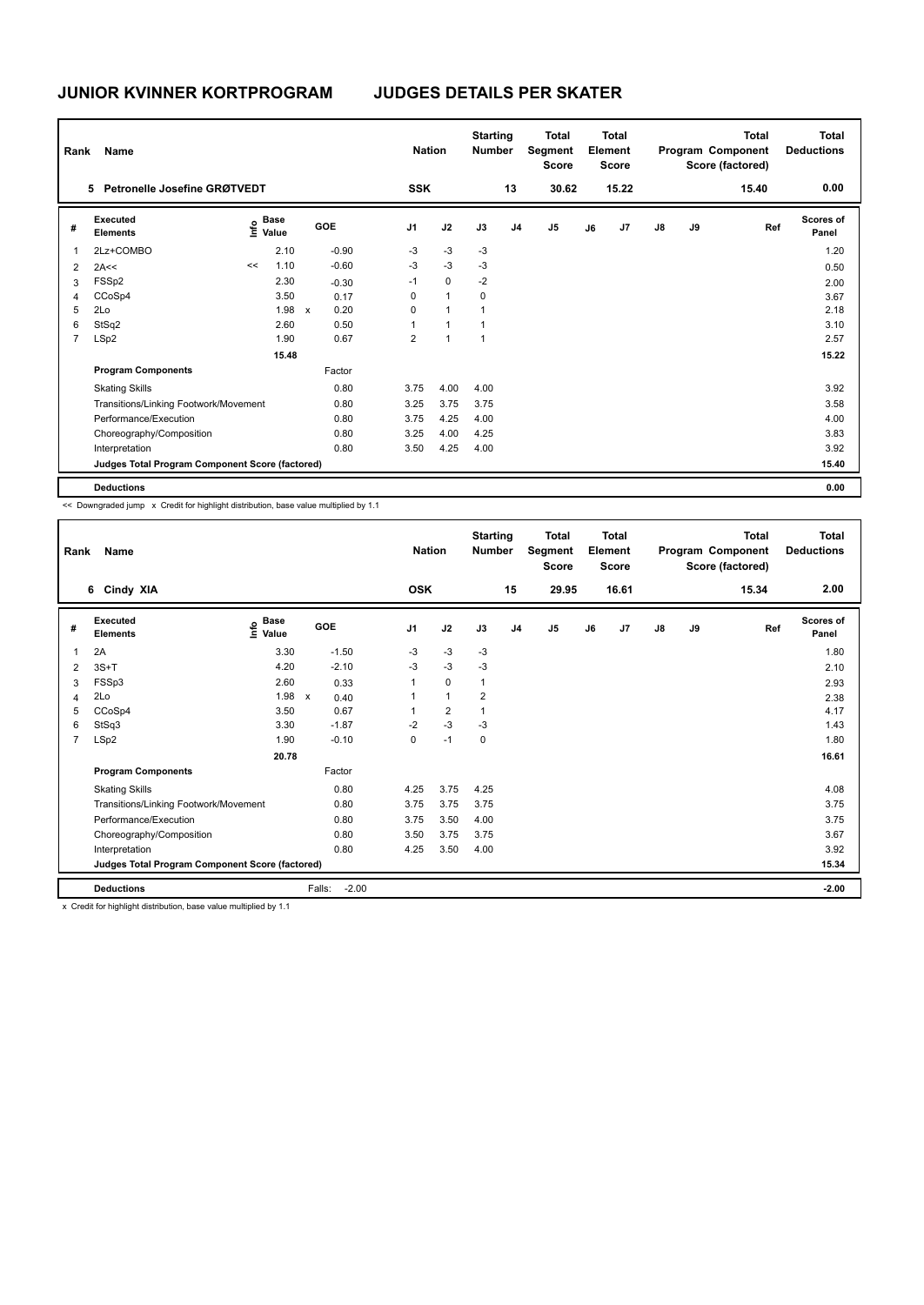| Rank           | Name                                            |         |                                    |              |                   | <b>Nation</b>  |             | <b>Starting</b><br><b>Number</b> |                | <b>Total</b><br>Segment<br><b>Score</b> |    | <b>Total</b><br>Element<br><b>Score</b> |               |    | Total<br>Program Component<br>Score (factored) | <b>Total</b><br><b>Deductions</b> |
|----------------|-------------------------------------------------|---------|------------------------------------|--------------|-------------------|----------------|-------------|----------------------------------|----------------|-----------------------------------------|----|-----------------------------------------|---------------|----|------------------------------------------------|-----------------------------------|
|                | <b>Pernille MOEN</b><br>7                       |         |                                    |              |                   | <b>OSK</b>     |             |                                  | 4              | 29.82                                   |    | 15.88                                   |               |    | 14.94                                          | 1.00                              |
| #              | Executed<br><b>Elements</b>                     |         | <b>Base</b><br>$\frac{6}{5}$ Value |              | GOE               | J <sub>1</sub> | J2          | J3                               | J <sub>4</sub> | J <sub>5</sub>                          | J6 | J7                                      | $\mathsf{J}8$ | J9 | Ref                                            | Scores of<br>Panel                |
| 1              | $2F+2T$                                         |         | 3.10                               |              | $-0.40$           | $-1$           | $-2$        | $-1$                             |                |                                         |    |                                         |               |    |                                                | 2.70                              |
| 2              | 2A<                                             | $\prec$ | 2.30                               |              | $-1.50$           | $-3$           | $-3$        | $-3$                             |                |                                         |    |                                         |               |    |                                                | 0.80                              |
| 3              | FSSp3                                           |         | 2.60                               |              | $-0.23$           | 1              | $-2$        | $-2$                             |                |                                         |    |                                         |               |    |                                                | 2.37                              |
| 4              | 2Lo                                             |         | 1.98                               | $\mathsf{x}$ | 0.20              | 1              | $\mathbf 0$ | $\overline{1}$                   |                |                                         |    |                                         |               |    |                                                | 2.18                              |
| 5              | LSp1                                            |         | 1.50                               |              | $-0.10$           | 0              | $\mathbf 0$ | $-1$                             |                |                                         |    |                                         |               |    |                                                | 1.40                              |
| 6              | StSq3                                           |         | 3.30                               |              | 0.33              | $\overline{1}$ | $\mathbf 0$ | $\overline{1}$                   |                |                                         |    |                                         |               |    |                                                | 3.63                              |
| $\overline{7}$ | CCoSp3                                          |         | 3.00                               |              | $-0.20$           | $-1$           | $\mathbf 0$ | $-1$                             |                |                                         |    |                                         |               |    |                                                | 2.80                              |
|                |                                                 |         | 17.78                              |              |                   |                |             |                                  |                |                                         |    |                                         |               |    |                                                | 15.88                             |
|                | <b>Program Components</b>                       |         |                                    |              | Factor            |                |             |                                  |                |                                         |    |                                         |               |    |                                                |                                   |
|                | <b>Skating Skills</b>                           |         |                                    |              | 0.80              | 3.50           | 3.75        | 4.00                             |                |                                         |    |                                         |               |    |                                                | 3.75                              |
|                | Transitions/Linking Footwork/Movement           |         |                                    |              | 0.80              | 3.50           | 3.25        | 3.75                             |                |                                         |    |                                         |               |    |                                                | 3.50                              |
|                | Performance/Execution                           |         |                                    |              | 0.80              | 4.00           | 3.50        | 3.75                             |                |                                         |    |                                         |               |    |                                                | 3.75                              |
|                | Choreography/Composition                        |         |                                    |              | 0.80              | 3.75           | 3.75        | 4.25                             |                |                                         |    |                                         |               |    |                                                | 3.92                              |
|                | Interpretation                                  |         |                                    |              | 0.80              | 3.50           | 3.75        | 4.00                             |                |                                         |    |                                         |               |    |                                                | 3.75                              |
|                | Judges Total Program Component Score (factored) |         |                                    |              |                   |                |             |                                  |                |                                         |    |                                         |               |    |                                                | 14.94                             |
|                | <b>Deductions</b>                               |         |                                    |              | Falls:<br>$-1.00$ |                |             |                                  |                |                                         |    |                                         |               |    |                                                | $-1.00$                           |

< Under-rotated jump x Credit for highlight distribution, base value multiplied by 1.1

| Rank           | Name                                            |    |                                           |                   | <b>Nation</b>  |                | <b>Starting</b><br><b>Number</b> |                | <b>Total</b><br>Segment<br><b>Score</b> |    | Total<br>Element<br><b>Score</b> |               |    | <b>Total</b><br>Program Component<br>Score (factored) | <b>Total</b><br><b>Deductions</b> |
|----------------|-------------------------------------------------|----|-------------------------------------------|-------------------|----------------|----------------|----------------------------------|----------------|-----------------------------------------|----|----------------------------------|---------------|----|-------------------------------------------------------|-----------------------------------|
|                | <b>Heidi LILLESÆTER</b><br>8                    |    |                                           |                   | SIL            |                |                                  | 10             | 27.33                                   |    | 14.07                            |               |    | 15.26                                                 | 2.00                              |
| #              | Executed<br><b>Elements</b>                     |    | $\frac{e}{E}$ Base<br>$\frac{e}{E}$ Value | GOE               | J <sub>1</sub> | J2             | J3                               | J <sub>4</sub> | J <sub>5</sub>                          | J6 | J <sub>7</sub>                   | $\mathsf{J}8$ | J9 | Ref                                                   | Scores of<br>Panel                |
|                | 3S+COMBO                                        |    | 4.20                                      | $-2.10$           | $-3$           | $-3$           | $-3$                             |                |                                         |    |                                  |               |    |                                                       | 2.10                              |
| 2              | 2A<<                                            | << | 1.10                                      | $-0.60$           | $-3$           | $-3$           | -3                               |                |                                         |    |                                  |               |    |                                                       | 0.50                              |
| 3              | CCoSp1                                          |    | 2.00                                      | 0.00              | 0              | $\mathbf 0$    | 0                                |                |                                         |    |                                  |               |    |                                                       | 2.00                              |
| 4              | 2Lo                                             |    | 1.80                                      | 0.00              | 1              | $-1$           | 0                                |                |                                         |    |                                  |               |    |                                                       | 1.80                              |
| 5              | StSq3                                           |    | 3.30                                      | 0.50              | 1              | $\overline{2}$ | $\Omega$                         |                |                                         |    |                                  |               |    |                                                       | 3.80                              |
| 6              | FSSpB                                           |    | 1.70                                      | $-0.40$           | $-1$           | $-1$           | $-2$                             |                |                                         |    |                                  |               |    |                                                       | 1.30                              |
| $\overline{7}$ | LSp2                                            |    | 1.90                                      | 0.67              | $\overline{2}$ | $\mathbf{1}$   | $\mathbf{1}$                     |                |                                         |    |                                  |               |    |                                                       | 2.57                              |
|                |                                                 |    | 16.00                                     |                   |                |                |                                  |                |                                         |    |                                  |               |    |                                                       | 14.07                             |
|                | <b>Program Components</b>                       |    |                                           | Factor            |                |                |                                  |                |                                         |    |                                  |               |    |                                                       |                                   |
|                | <b>Skating Skills</b>                           |    |                                           | 0.80              | 4.00           | 4.50           | 4.50                             |                |                                         |    |                                  |               |    |                                                       | 4.33                              |
|                | Transitions/Linking Footwork/Movement           |    |                                           | 0.80              | 3.50           | 4.00           | 4.00                             |                |                                         |    |                                  |               |    |                                                       | 3.83                              |
|                | Performance/Execution                           |    |                                           | 0.80              | 3.75           | 3.75           | 3.25                             |                |                                         |    |                                  |               |    |                                                       | 3.58                              |
|                | Choreography/Composition                        |    |                                           | 0.80              | 3.50           | 4.00           | 3.50                             |                |                                         |    |                                  |               |    |                                                       | 3.67                              |
|                | Interpretation                                  |    |                                           | 0.80              | 3.50           | 4.00           | 3.50                             |                |                                         |    |                                  |               |    |                                                       | 3.67                              |
|                | Judges Total Program Component Score (factored) |    |                                           |                   |                |                |                                  |                |                                         |    |                                  |               |    |                                                       | 15.26                             |
|                | <b>Deductions</b>                               |    |                                           | $-2.00$<br>Falls: |                |                |                                  |                |                                         |    |                                  |               |    |                                                       | $-2.00$                           |
|                |                                                 |    |                                           |                   |                |                |                                  |                |                                         |    |                                  |               |    |                                                       |                                   |

<< Downgraded jump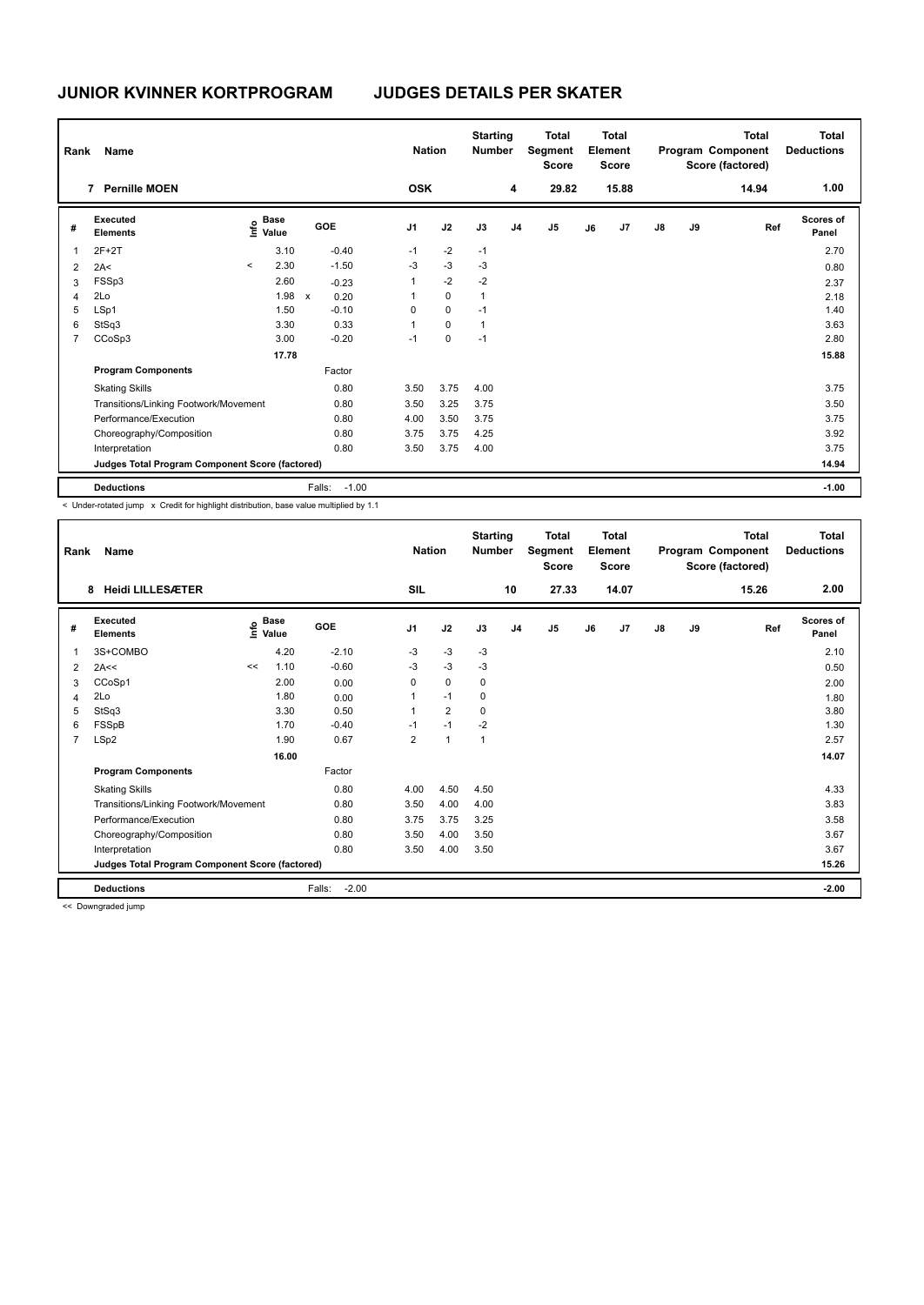| Rank           | Name                                            |    |                                  |         | <b>Nation</b>  |                | <b>Starting</b><br><b>Number</b> |                | <b>Total</b><br>Segment<br><b>Score</b> |    | <b>Total</b><br>Element<br><b>Score</b> |               |    | Total<br>Program Component<br>Score (factored) | <b>Total</b><br><b>Deductions</b> |
|----------------|-------------------------------------------------|----|----------------------------------|---------|----------------|----------------|----------------------------------|----------------|-----------------------------------------|----|-----------------------------------------|---------------|----|------------------------------------------------|-----------------------------------|
|                | <b>Malin Elisabeth NORMANN</b><br>9             |    |                                  |         | <b>SSK</b>     |                |                                  | 9              | 26.93                                   |    | 14.87                                   |               |    | 12.06                                          | 0.00                              |
| #              | Executed<br><b>Elements</b>                     |    | <b>Base</b><br>e Base<br>⊆ Value | GOE     | J <sub>1</sub> | J2             | J3                               | J <sub>4</sub> | J <sub>5</sub>                          | J6 | J7                                      | $\mathsf{J}8$ | J9 | Ref                                            | <b>Scores of</b><br>Panel         |
| 1              | $2Lz+2T$                                        |    | 3.40                             | $-0.40$ | $-2$           | $-1$           | $-1$                             |                |                                         |    |                                         |               |    |                                                | 3.00                              |
| 2              | 2A<<                                            | << | 1.10                             | $-0.60$ | $-3$           | $-3$           | $-3$                             |                |                                         |    |                                         |               |    |                                                | 0.50                              |
| 3              | FSSp2                                           |    | 2.30                             | $-0.20$ | $-1$           | $-1$           | 0                                |                |                                         |    |                                         |               |    |                                                | 2.10                              |
| 4              | 2Lo                                             |    | 1.80                             | $-0.20$ | $-1$           | 0              | $-1$                             |                |                                         |    |                                         |               |    |                                                | 1.60                              |
| 5              | CCoSp4                                          |    | 3.50                             | $-0.10$ | $-1$           | $\mathbf 0$    | 0                                |                |                                         |    |                                         |               |    |                                                | 3.40                              |
| 6              | StSq1                                           |    | 1.80                             | 0.07    | $-1$           | 0              | $\overline{1}$                   |                |                                         |    |                                         |               |    |                                                | 1.87                              |
| $\overline{7}$ | LSp2                                            |    | 1.90                             | 0.50    | 1              | $\overline{1}$ | 1                                |                |                                         |    |                                         |               |    |                                                | 2.40                              |
|                |                                                 |    | 15.80                            |         |                |                |                                  |                |                                         |    |                                         |               |    |                                                | 14.87                             |
|                | <b>Program Components</b>                       |    |                                  | Factor  |                |                |                                  |                |                                         |    |                                         |               |    |                                                |                                   |
|                | <b>Skating Skills</b>                           |    |                                  | 0.80    | 3.25           | 3.00           | 3.50                             |                |                                         |    |                                         |               |    |                                                | 3.25                              |
|                | Transitions/Linking Footwork/Movement           |    |                                  | 0.80    | 2.75           | 2.50           | 3.25                             |                |                                         |    |                                         |               |    |                                                | 2.83                              |
|                | Performance/Execution                           |    |                                  | 0.80    | 2.75           | 2.75           | 3.25                             |                |                                         |    |                                         |               |    |                                                | 2.92                              |
|                | Choreography/Composition                        |    |                                  | 0.80    | 2.75           | 2.75           | 3.50                             |                |                                         |    |                                         |               |    |                                                | 3.00                              |
|                | Interpretation                                  |    |                                  | 0.80    | 3.00           | 2.50           | 3.75                             |                |                                         |    |                                         |               |    |                                                | 3.08                              |
|                | Judges Total Program Component Score (factored) |    |                                  |         |                |                |                                  |                |                                         |    |                                         |               |    |                                                | 12.06                             |
|                | <b>Deductions</b>                               |    |                                  |         |                |                |                                  |                |                                         |    |                                         |               |    |                                                | 0.00                              |

<< Downgraded jump

| Rank<br>10     | Name<br><b>Sunniva HANSEN</b>                                |          |                                  |                   | <b>Nation</b><br><b>OSK</b> |              | <b>Starting</b><br><b>Number</b> | 5              | Total<br>Segment<br><b>Score</b><br>25.79 |    | <b>Total</b><br>Element<br><b>Score</b><br>14.27 |               |    | <b>Total</b><br>Program Component<br>Score (factored)<br>12.52 | <b>Total</b><br><b>Deductions</b><br>1.00 |
|----------------|--------------------------------------------------------------|----------|----------------------------------|-------------------|-----------------------------|--------------|----------------------------------|----------------|-------------------------------------------|----|--------------------------------------------------|---------------|----|----------------------------------------------------------------|-------------------------------------------|
|                |                                                              |          |                                  |                   |                             |              |                                  |                |                                           |    |                                                  |               |    |                                                                |                                           |
| #              | Executed<br><b>Elements</b>                                  |          | <b>Base</b><br>e Base<br>⊆ Value | GOE               | J <sub>1</sub>              | J2           | J3                               | J <sub>4</sub> | J5                                        | J6 | J7                                               | $\mathsf{J}8$ | J9 | Ref                                                            | <b>Scores of</b><br>Panel                 |
| 1              | 2Lo                                                          |          | 1.80                             | $-0.40$           | $-1$                        | $-1$         | $-2$                             |                |                                           |    |                                                  |               |    |                                                                | 1.40                                      |
| 2              | $2F < +2T$                                                   | $\hat{}$ | 2.60                             | $-0.80$           | $-3$                        | $-3$         | $-2$                             |                |                                           |    |                                                  |               |    |                                                                | 1.80                                      |
| 3              | FSSpB                                                        |          | 1.70                             | $-0.50$           | $-1$                        | $-2$         | $-2$                             |                |                                           |    |                                                  |               |    |                                                                | 1.20                                      |
| 4              | 2A<<                                                         | <<       | 1.10                             | $-0.60$           | $-3$                        | $-3$         | $-3$                             |                |                                           |    |                                                  |               |    |                                                                | 0.50                                      |
| 5              | LSp2                                                         |          | 1.90                             | 0.33              |                             | $\mathbf 0$  |                                  |                |                                           |    |                                                  |               |    |                                                                | 2.23                                      |
| 6              | StSq3                                                        |          | 3.30                             | 0.17              | $\Omega$                    | $\mathbf 0$  |                                  |                |                                           |    |                                                  |               |    |                                                                | 3.47                                      |
| $\overline{7}$ | CCoSp4                                                       |          | 3.50                             | 0.17              | 0                           | $\mathbf{1}$ | 0                                |                |                                           |    |                                                  |               |    |                                                                | 3.67                                      |
|                |                                                              |          | 15.90                            |                   |                             |              |                                  |                |                                           |    |                                                  |               |    |                                                                | 14.27                                     |
|                | <b>Program Components</b>                                    |          |                                  | Factor            |                             |              |                                  |                |                                           |    |                                                  |               |    |                                                                |                                           |
|                | <b>Skating Skills</b>                                        |          |                                  | 0.80              | 3.25                        | 3.00         | 3.50                             |                |                                           |    |                                                  |               |    |                                                                | 3.25                                      |
|                | Transitions/Linking Footwork/Movement                        |          |                                  | 0.80              | 2.75                        | 2.50         | 3.25                             |                |                                           |    |                                                  |               |    |                                                                | 2.83                                      |
|                | Performance/Execution                                        |          |                                  | 0.80              | 3.25                        | 3.25         | 3.50                             |                |                                           |    |                                                  |               |    |                                                                | 3.33                                      |
|                | Choreography/Composition                                     |          |                                  | 0.80              | 2.75                        | 3.00         | 3.25                             |                |                                           |    |                                                  |               |    |                                                                | 3.00                                      |
|                | Interpretation                                               |          |                                  | 0.80              | 3.00                        | 3.25         | 3.50                             |                |                                           |    |                                                  |               |    |                                                                | 3.25                                      |
|                | Judges Total Program Component Score (factored)              |          |                                  |                   |                             |              |                                  |                |                                           |    |                                                  |               |    |                                                                | 12.52                                     |
|                | <b>Deductions</b>                                            |          |                                  | Falls:<br>$-1.00$ |                             |              |                                  |                |                                           |    |                                                  |               |    |                                                                | $-1.00$                                   |
|                | .<br>$\sim$ $\sim$ $\sim$ $\sim$ $\sim$ $\sim$ $\sim$ $\sim$ |          |                                  |                   |                             |              |                                  |                |                                           |    |                                                  |               |    |                                                                |                                           |

< Under-rotated jump << Downgraded jump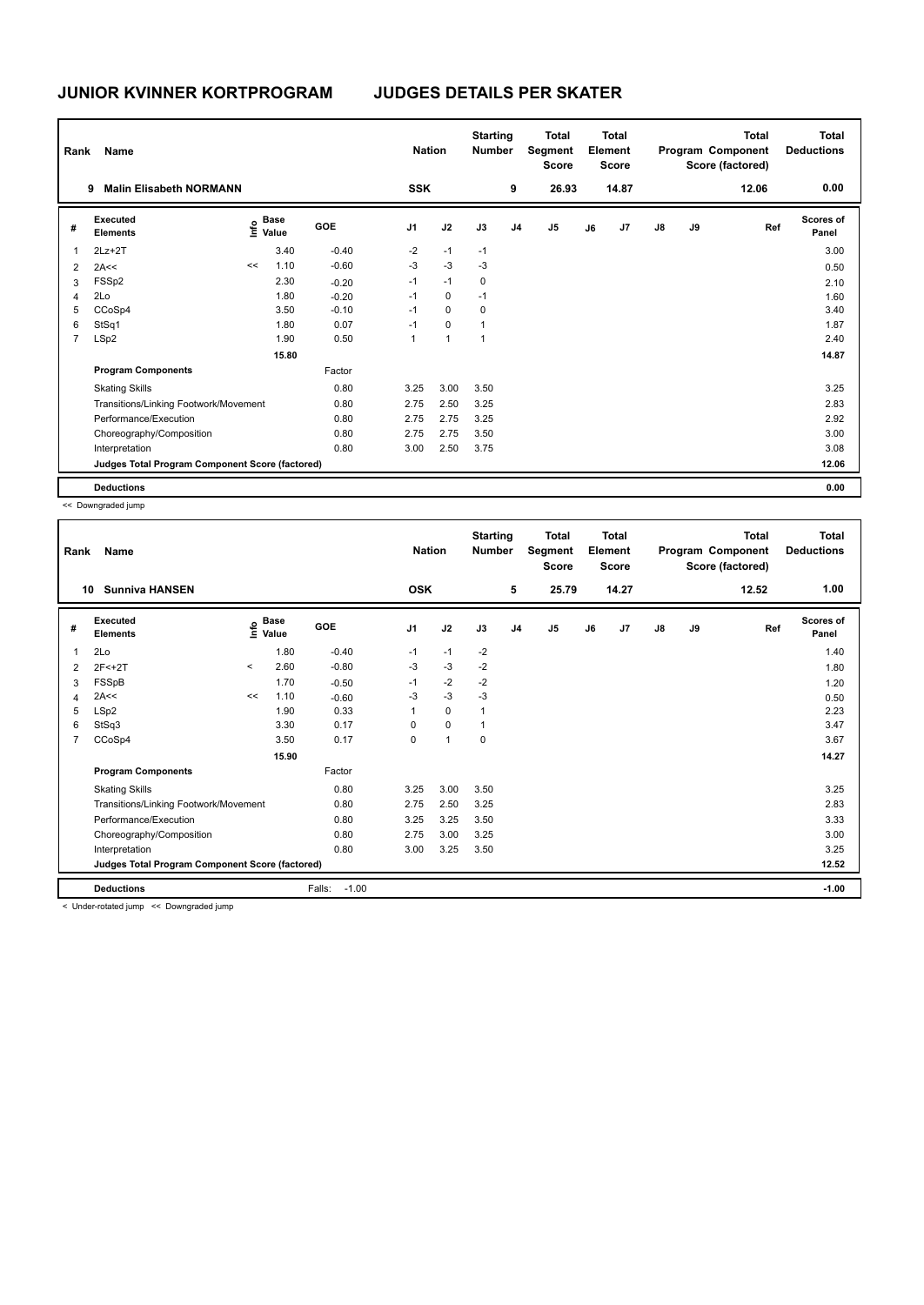| Rank | <b>Name</b>                                     |                                  |       |              |         |                | <b>Nation</b> |              | <b>Starting</b><br><b>Number</b> |                | <b>Total</b><br>Segment<br><b>Score</b> |    | Total<br>Element<br><b>Score</b> |               |    | Total<br>Program Component<br>Score (factored) | <b>Total</b><br><b>Deductions</b> |
|------|-------------------------------------------------|----------------------------------|-------|--------------|---------|----------------|---------------|--------------|----------------------------------|----------------|-----------------------------------------|----|----------------------------------|---------------|----|------------------------------------------------|-----------------------------------|
|      | <b>Thea HOLMSEN</b><br>11                       |                                  |       |              |         | <b>TT</b>      |               |              |                                  | 1              | 25.54                                   |    | 12.88                            |               |    | 12.66                                          | 0.00                              |
| #    | Executed<br><b>Elements</b>                     | <b>Base</b><br>o Base<br>⊆ Value |       | GOE          |         | J <sub>1</sub> |               | J2           | J3                               | J <sub>4</sub> | J <sub>5</sub>                          | J6 | J7                               | $\mathsf{J}8$ | J9 | Ref                                            | <b>Scores of</b><br>Panel         |
| 1    | 2A<<                                            | <<                               | 1.10  |              | $-0.60$ | $-3$           |               | $-3$         | -3                               |                |                                         |    |                                  |               |    |                                                | 0.50                              |
| 2    | $2Lz+1T$                                        |                                  | 2.50  |              | $-0.90$ | $-3$           |               | $-3$         | $-3$                             |                |                                         |    |                                  |               |    |                                                | 1.60                              |
| 3    | CCoSp3                                          |                                  | 3.00  |              | $-0.20$ | $-1$           |               | $-1$         | 0                                |                |                                         |    |                                  |               |    |                                                | 2.80                              |
| 4    | 2Lo                                             |                                  | 1.98  | $\mathsf{x}$ | $-0.20$ | $-1$           |               | 0            | $-1$                             |                |                                         |    |                                  |               |    |                                                | 1.78                              |
| 5    | <b>LSpB</b>                                     |                                  | 1.20  |              | 0.07    | $\mathbf{1}$   |               | $-1$         | 0                                |                |                                         |    |                                  |               |    |                                                | 1.27                              |
| 6    | StSq2                                           |                                  | 2.60  |              | 0.23    | $-1$           |               | $\mathbf{1}$ | 1                                |                |                                         |    |                                  |               |    |                                                | 2.83                              |
|      | FSSp3                                           |                                  | 2.60  |              | $-0.50$ | -2             |               | $-1$         | $-2$                             |                |                                         |    |                                  |               |    |                                                | 2.10                              |
|      |                                                 |                                  | 14.98 |              |         |                |               |              |                                  |                |                                         |    |                                  |               |    |                                                | 12.88                             |
|      | <b>Program Components</b>                       |                                  |       |              | Factor  |                |               |              |                                  |                |                                         |    |                                  |               |    |                                                |                                   |
|      | <b>Skating Skills</b>                           |                                  |       |              | 0.80    | 3.00           |               | 3.00         | 3.00                             |                |                                         |    |                                  |               |    |                                                | 3.00                              |
|      | Transitions/Linking Footwork/Movement           |                                  |       |              | 0.80    | 2.75           |               | 2.75         | 3.00                             |                |                                         |    |                                  |               |    |                                                | 2.83                              |
|      | Performance/Execution                           |                                  |       |              | 0.80    | 3.25           |               | 3.25         | 3.25                             |                |                                         |    |                                  |               |    |                                                | 3.25                              |
|      | Choreography/Composition                        |                                  |       |              | 0.80    | 3.00           |               | 3.50         | 3.50                             |                |                                         |    |                                  |               |    |                                                | 3.33                              |
|      | Interpretation                                  |                                  |       |              | 0.80    | 3.25           |               | 3.50         | 3.50                             |                |                                         |    |                                  |               |    |                                                | 3.42                              |
|      | Judges Total Program Component Score (factored) |                                  |       |              |         |                |               |              |                                  |                |                                         |    |                                  |               |    |                                                | 12.66                             |
|      | <b>Deductions</b>                               |                                  |       |              |         |                |               |              |                                  |                |                                         |    |                                  |               |    |                                                | 0.00                              |

<< Downgraded jump x Credit for highlight distribution, base value multiplied by 1.1

| Rank           | Name                                            |                                  |         | <b>Nation</b>  |                          | <b>Starting</b><br><b>Number</b> |                | <b>Total</b><br>Segment<br><b>Score</b> |    | <b>Total</b><br>Element<br><b>Score</b> |               |    | <b>Total</b><br>Program Component<br>Score (factored) | <b>Total</b><br><b>Deductions</b> |
|----------------|-------------------------------------------------|----------------------------------|---------|----------------|--------------------------|----------------------------------|----------------|-----------------------------------------|----|-----------------------------------------|---------------|----|-------------------------------------------------------|-----------------------------------|
|                | <b>Ragnhild EGGAN</b><br>12                     |                                  |         | <b>TSK</b>     |                          |                                  | 3              | 24.84                                   |    | 12.10                                   |               |    | 12.74                                                 | 0.00                              |
| #              | Executed<br><b>Elements</b>                     | <b>Base</b><br>e Base<br>⊆ Value | GOE     | J <sub>1</sub> | J2                       | J3                               | J <sub>4</sub> | J <sub>5</sub>                          | J6 | J7                                      | $\mathsf{J}8$ | J9 | Ref                                                   | <b>Scores of</b><br>Panel         |
| 1              | $2F+2T$                                         | 3.10                             | 0.00    | 0              | $\mathbf 0$              | 0                                |                |                                         |    |                                         |               |    |                                                       | 3.10                              |
| 2              | 2Lo                                             | 1.80                             | $-0.80$ | $-2$           | $-3$                     | $-3$                             |                |                                         |    |                                         |               |    |                                                       | 1.00                              |
| 3              | 1A                                              | 1.10                             | $-0.60$ | -3             | $-3$                     | $-3$                             |                |                                         |    |                                         |               |    |                                                       | 0.50                              |
| 4              | FSSp                                            | 0.00                             | 0.00    |                | $\overline{\phantom{a}}$ | $\overline{\phantom{a}}$         |                |                                         |    |                                         |               |    |                                                       | 0.00                              |
| 5              | LSp1                                            | 1.50                             | 0.50    | 1              | $\mathbf 0$              | $\overline{\mathbf{c}}$          |                |                                         |    |                                         |               |    |                                                       | 2.00                              |
| 6              | StSq2                                           | 2.60                             | $-0.10$ | 0              | $-1$                     | 0                                |                |                                         |    |                                         |               |    |                                                       | 2.50                              |
| $\overline{7}$ | CCoSp2                                          | 2.50                             | 0.50    | $\mathbf{1}$   | $\overline{1}$           | 1                                |                |                                         |    |                                         |               |    |                                                       | 3.00                              |
|                |                                                 | 12.60                            |         |                |                          |                                  |                |                                         |    |                                         |               |    |                                                       | 12.10                             |
|                | <b>Program Components</b>                       |                                  | Factor  |                |                          |                                  |                |                                         |    |                                         |               |    |                                                       |                                   |
|                | <b>Skating Skills</b>                           |                                  | 0.80    | 3.25           | 3.25                     | 3.25                             |                |                                         |    |                                         |               |    |                                                       | 3.25                              |
|                | Transitions/Linking Footwork/Movement           |                                  | 0.80    | 3.00           | 2.75                     | 3.00                             |                |                                         |    |                                         |               |    |                                                       | 2.92                              |
|                | Performance/Execution                           |                                  | 0.80    | 3.25           | 3.50                     | 3.75                             |                |                                         |    |                                         |               |    |                                                       | 3.50                              |
|                | Choreography/Composition                        |                                  | 0.80    | 2.75           | 3.00                     | 3.50                             |                |                                         |    |                                         |               |    |                                                       | 3.08                              |
|                | Interpretation                                  |                                  | 0.80    | 3.00           | 3.25                     | 3.25                             |                |                                         |    |                                         |               |    |                                                       | 3.17                              |
|                | Judges Total Program Component Score (factored) |                                  |         |                |                          |                                  |                |                                         |    |                                         |               |    |                                                       | 12.74                             |
|                | <b>Deductions</b>                               |                                  |         |                |                          |                                  |                |                                         |    |                                         |               |    |                                                       | 0.00                              |